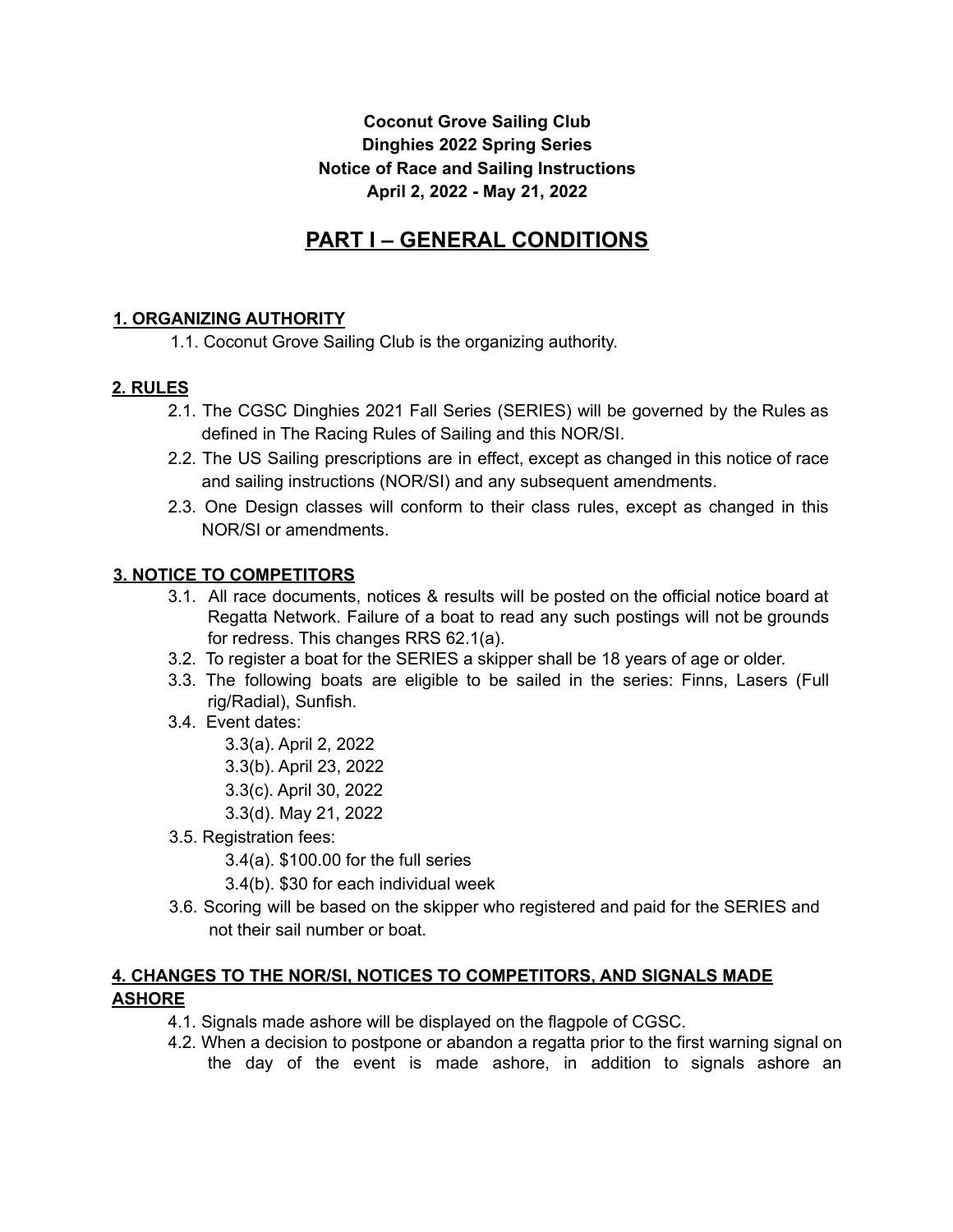announcement will be made on VHF 73 at 10:00. When signal AP is made ashore, no warning signal shall be made in less than 60 minutes after its removal, this changes Race Signals.

4.3. When a decision to postpone or abandon a regatta prior to the first warning signal on the day of the event is made on the water, in addition to signals afloat, an announcement(s) will be made on VHF 73.

## **5. OWNER'S/SKIPPER'S RESPONSIBILITY**

5.1. The owner and/or skipper of a boat shall be responsible for the conduct of the boat's crew while on the water and while ashore.

## **6. CHECK IN**

- 6.1. On each race day boats will check in with the race committee before a boat's first warning signal of the day by sailing on starboard tack past the stern of the signal vessel until acknowledged by the committee. No check in will be accepted during a starting sequence.
- 6.2. Boats failing to check in will be scored DNS without a hearing.

## **7. SCHEDULE OF RACES**

- 7.1. The warning signal for the first race of each day is scheduled for 11:30 hours.
- 7.2. Up to four races may be conducted each day.

### **8. VHF RADIO COMMUNICATION**

- 8.1. A boat while racing may use VHF radio, cell phone, or similar devices only for communication with the race committee or for emergencies.
- 8.2. The race committee will use VHF channel 73, unless another channel is posted on the signal boat.

### **9. SAFETY REGULATIONS**

9.1. By registering a boat with CGSC for a regatta for the SERIES, the owner/skipper agrees to conform to The Racing Rules of Sailing including the US Sailing prescription to rule 40 regarding government regulations that apply in the racing area.

### **10. COURSES & CONDITIONS**

- 10.1. There are 2 possible courses.
	- 10.1(a). Course 1 start-windward mark-downwind finish (start/finish line).
	- 10.1(b). Course 2 start-windward mark- downwind gate (start/finish
	- line)-windward mark-downwind finish.
- 10.2. Prior to the warning signal the race committee will display the pennant of the course to the sailed.
- 10.3. Marks are to be left to port. Gate may be left to either starboard or port.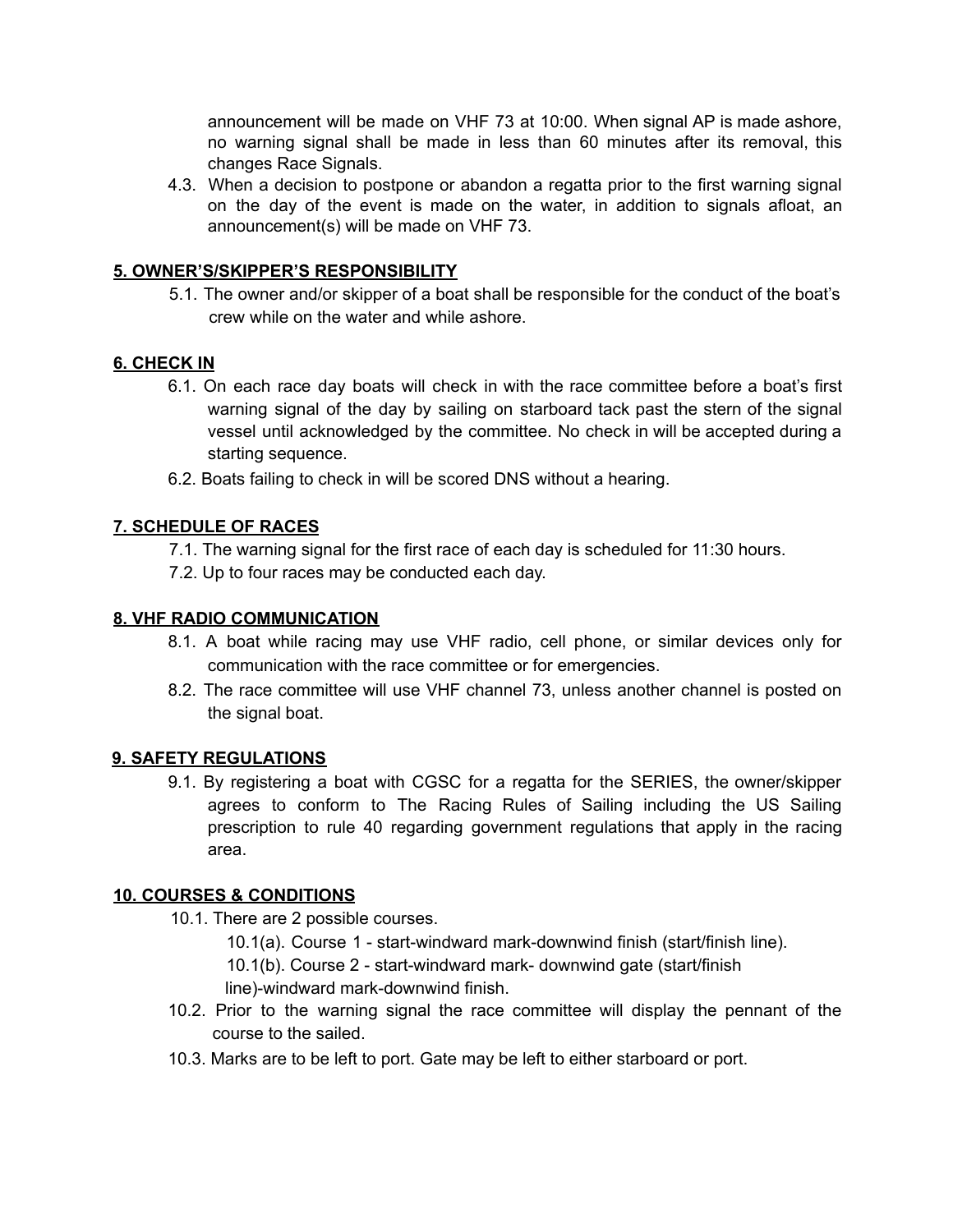10.4. No race will be started in less than 4 knots or more than 20 knots of sustained wind, or conditions where it is gusting to more than 25 knots. The RC May postpone if there are sustained winds over 18 knots.

## **11. MARKS, STARTING LINE, FINISHING LINE**

- 11.1. The starting line will be between two inflatable marks.
- 11.2. The starting line and the finishing line will be the same.

### **12. PENALTIES AND PROTESTS**

- 12.1. A boat may take a One Turn Penalty' when she may have broken a rule of Part 2. However, when she has broken a rule of Part 2 while in the ZONE around a mark, the penalty shall be a 'Two Turns Penalty'. This changes RRS 44.1.
- 12.2. A boat intending to file a protest or a request for redress regarding an incident in the racing area will inform the race committee of intent either orally or by VHF radio as soon as practicable following the boat's finish of that race. This changes RRS 61.3 and 62.2.
- 12.3. In order to file a valid protest, a written protest must be received to the chairperson of the race committee (or the alternate person) of CGSC within 30 minutes from the time of the last boat to be hauled from the water.
- 12.4. Alternatively, a written protest may be delivered personally to the race officer or race committee chairperson within the allotted time.
- 12.5. The protest committee will convene at CGSC shortly after each day's event.
- 12.6. The protest committee will consist of the entire fleet in a public forum. All decisions will be final and voted on by the fleet.

# **PART II - SAILING INSTRUCTIONS: ONE DESIGN CLASSES**

## **OD1. CLASSES, CLASS FLAGS**

OD1.1. Class flags will be the class insignia.

## **OD2. RACING AREA**

OD2.1. The race area will be near the entrance to the John Brennen Channel on Biscayne Bay

### **OD3. THE START**

- OD3.1. The warning signal will be made 3 minutes before the starting signal, and the preparatory signal 2 minutes before the starting signal. This changes rule 26.
- OD3.2. A boat starting 3 minutes after her starting signal or later will be scored DNS without a hearing. This changes RRS A5.1.
- OD3.3. 20 seconds before the warning signal, the RC will make multiple short sounds as an alert to the warning signal.